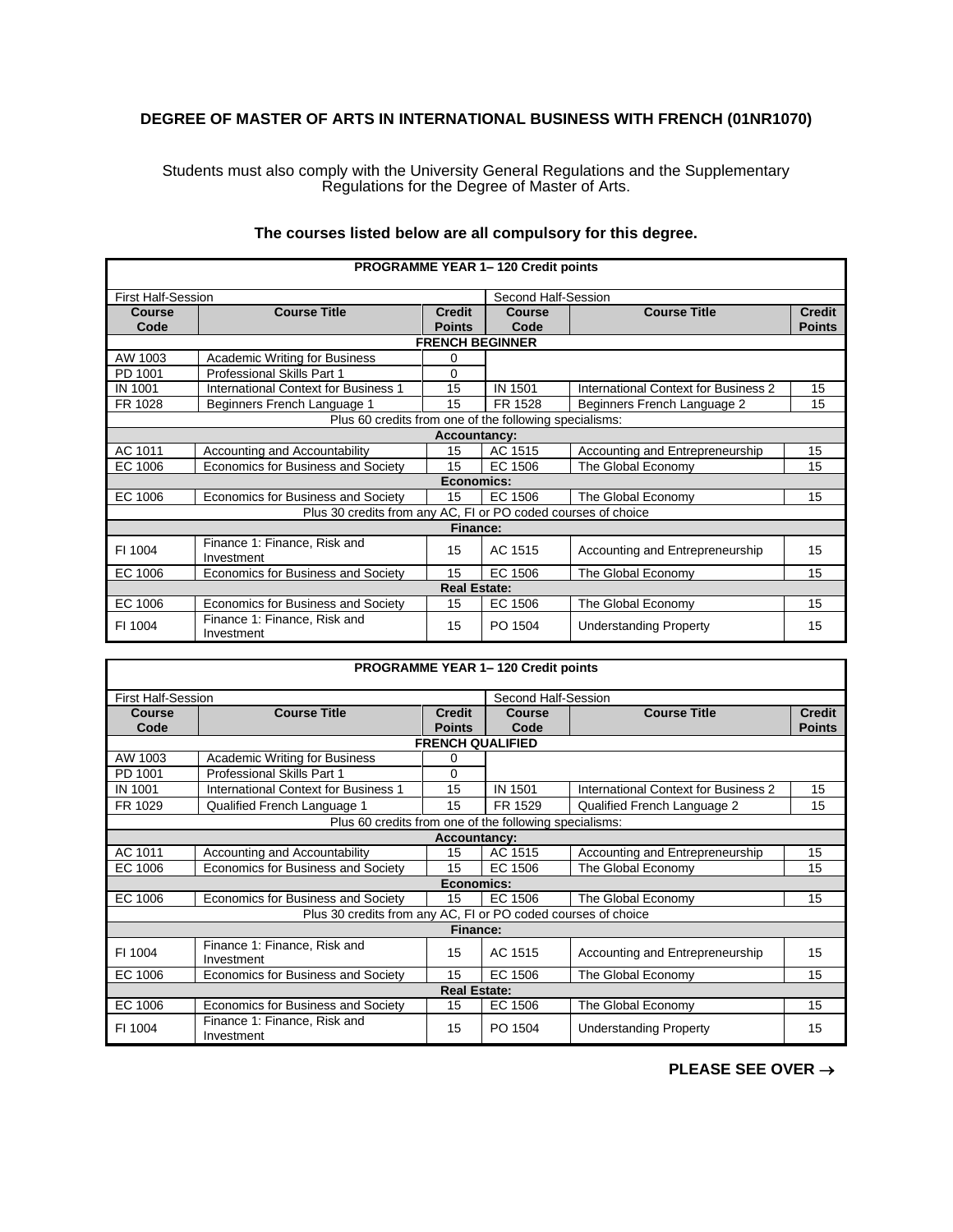| <b>PROGRAMME YEAR 2 - 120 Credit points</b>            |                                                 |                                |                            |                                            |                                |  |  |
|--------------------------------------------------------|-------------------------------------------------|--------------------------------|----------------------------|--------------------------------------------|--------------------------------|--|--|
|                                                        |                                                 |                                |                            |                                            |                                |  |  |
| <b>First Half-Session</b>                              |                                                 |                                | Second Half-Session        |                                            |                                |  |  |
| <b>Course</b><br>Code                                  | <b>Course Title</b>                             | <b>Credit</b><br><b>Points</b> | Course<br>Code             | <b>Course Title</b>                        | <b>Credit</b><br><b>Points</b> |  |  |
|                                                        |                                                 |                                | <b>FRENCH BEGINNER</b>     |                                            |                                |  |  |
| IN 2002                                                | Big Data in Operations and Supply<br>Management | 15                             | IN 2502                    | Big Data in Business and Finance           | 15                             |  |  |
| FR 2012                                                | Advanced Introductory French<br>Language 1      | 15                             | FR 2512                    | Advanced Introductory French<br>Language 2 | 15                             |  |  |
| Plus 60 credits from one of the following specialisms: |                                                 |                                |                            |                                            |                                |  |  |
|                                                        |                                                 |                                | Accountancy (see note iv): |                                            |                                |  |  |
| AC 2031                                                | <b>Management Accountancy 2</b>                 | 15                             | AC 2530                    | Financial Accounting 2                     | 15                             |  |  |
| FI 2004                                                | Finance 2: Business Finance                     | 15                             | PO 2508                    | <b>Understanding Statistics</b>            | 15                             |  |  |
| Economics:                                             |                                                 |                                |                            |                                            |                                |  |  |
| EC 2003                                                | Intermediate Microeconomics                     | 30                             | EC 2503                    | Intermediate Macroeconomics                | 30                             |  |  |
| <b>Finance:</b>                                        |                                                 |                                |                            |                                            |                                |  |  |
| FI 2004                                                | Finance 2: Business Finance                     | 15                             | FI 2501                    | Financial Markets and Regulation           | 15                             |  |  |
|                                                        |                                                 |                                | PO 2508                    | <b>Understanding Statistics</b>            | 15                             |  |  |
| Plus 15 credit points from courses of choice.          |                                                 |                                |                            |                                            |                                |  |  |
| <b>Real Estate:</b>                                    |                                                 |                                |                            |                                            |                                |  |  |
| PO 2009                                                | <b>Land and Property Economics</b>              | 15                             | PO 2509                    | Principles of Property Valuation           | 15                             |  |  |
| PO 2010                                                | Land and Property Law                           | 15                             | PO 2508                    | <b>Understanding Statistics</b>            | 15                             |  |  |

| <b>PROGRAMME YEAR 2 - 120 Credit points</b>   |                                                        |                                |                                     |                                         |                                |  |  |
|-----------------------------------------------|--------------------------------------------------------|--------------------------------|-------------------------------------|-----------------------------------------|--------------------------------|--|--|
| <b>First Half-Session</b>                     |                                                        |                                | Second Half-Session                 |                                         |                                |  |  |
| <b>Course</b><br>Code                         | <b>Course Title</b>                                    | <b>Credit</b><br><b>Points</b> | Course<br>Code                      | <b>Course Title</b>                     | <b>Credit</b><br><b>Points</b> |  |  |
|                                               |                                                        |                                | <b>FRENCH INTERMEDIATE-ADVANCED</b> |                                         |                                |  |  |
| <b>IN 2002</b>                                | Big Data in Operations and Supply<br>Management        | 15                             | IN 2502                             | Big Data in Business and Finance        | 15                             |  |  |
| FR 2002                                       | Advanced French Language 1                             | 15                             | FR 2502                             | Advanced French Language 2              | 15                             |  |  |
|                                               | Plus 60 credits from one of the following specialisms: |                                |                                     |                                         |                                |  |  |
| Accountancy (see note iv):                    |                                                        |                                |                                     |                                         |                                |  |  |
| AC 2031                                       | Management Accountancy 2                               | 15                             | AC 2530                             | <b>Financial Accounting 2</b>           | 15                             |  |  |
| FI 2004                                       | Finance 2: Business Finance                            | 15                             | PO 2508                             | <b>Understanding Statistics</b>         | 15                             |  |  |
| <b>Economics:</b>                             |                                                        |                                |                                     |                                         |                                |  |  |
| EC 2003                                       | Intermediate Microeconomics                            | 30                             | EC 2503                             | Intermediate Macroeconomics             | 30                             |  |  |
| <b>Finance:</b>                               |                                                        |                                |                                     |                                         |                                |  |  |
| FI 2004                                       | Finance 2: Business Finance                            | 15                             | FI 2501                             | <b>Financial Markets and Regulation</b> | 15                             |  |  |
|                                               |                                                        |                                | PO 2508                             | <b>Understanding Statistics</b>         | 15                             |  |  |
| Plus 15 credit points from courses of choice. |                                                        |                                |                                     |                                         |                                |  |  |
| <b>Real Estate:</b>                           |                                                        |                                |                                     |                                         |                                |  |  |
| PO 2009                                       | <b>Land and Property Economics</b>                     | 15                             | PO 2509                             | Principles of Property Valuation        | 15                             |  |  |
| PO 2010                                       | Land and Property Law                                  | 15                             | PO 2508                             | <b>Understanding Statistics</b>         | 15                             |  |  |

**PLEASE SEE OVER** →